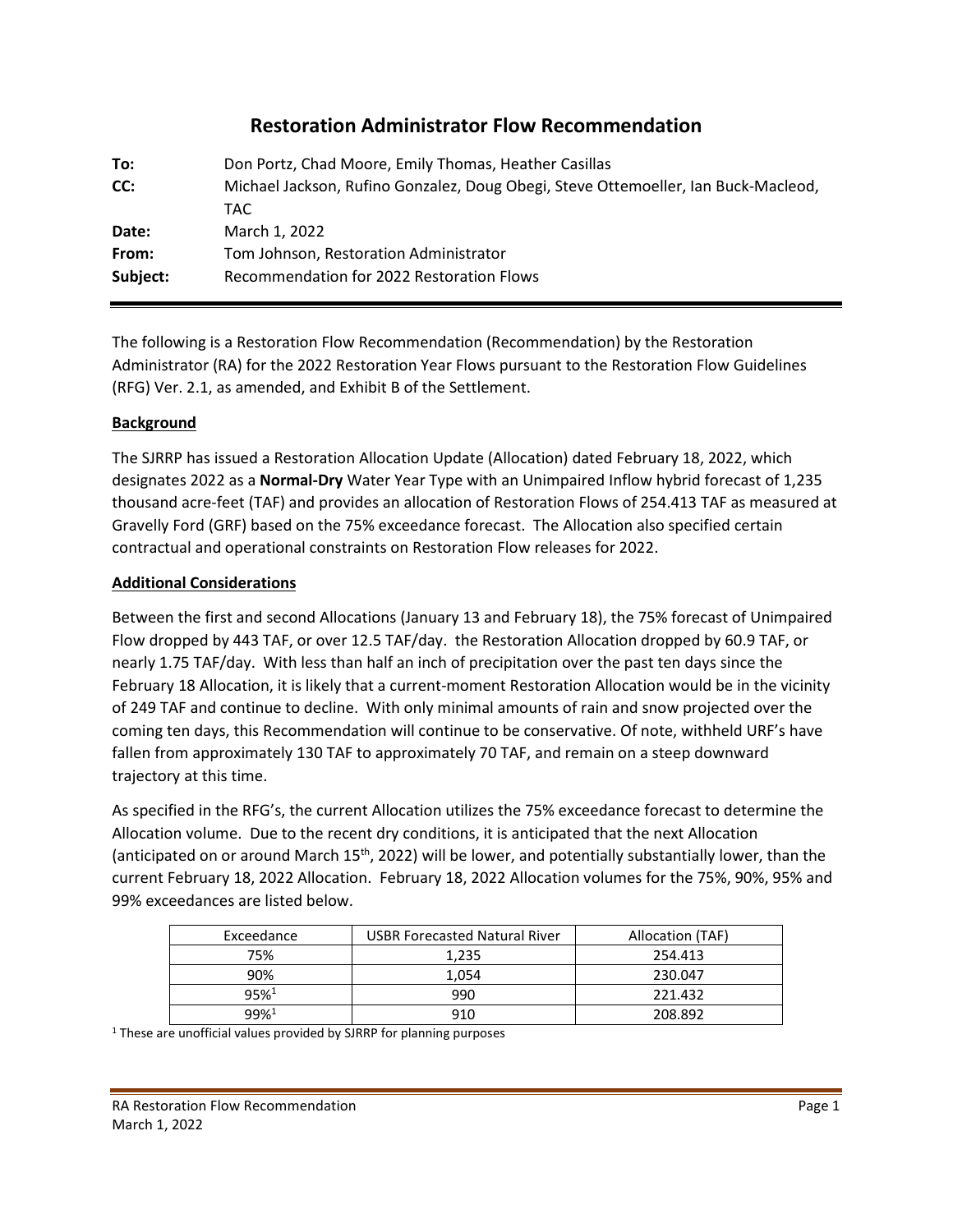At this time, my Recommendation does not fully release available Restoration Flow volumes to the river or make URF's available due to uncertainty in upcoming runoff forecasts and Allocations. There is still sufficient time to release all Restoration Flows in a timely manner through 2022 based on subsequent, more refined runoff forecasts and Allocations.

### **Recommendation for Restoration Year 2022**

At this time, I am recommending a flow schedule for the 2022 Restoration Year as shown in Table 1. This Recommendation provides maximum flow magnitude to the river (limited by seepage constraints below Sack Dam) through May 20, then provides flow to maintain a connected river (targeting at least 50 cfs at EBM) for the balance of the 2022 Restoration Year.

I anticipate forwarding a revised Recommendation after receipt of the next Allocation in the coming weeks.

| <b>Date Range</b>                       | <b>Friant Release</b>                                                                                                                   | <b>Buffer Flow</b><br><b>Release</b> | <b>Restoration</b><br><b>Flows at</b><br><b>Gravelly Ford</b> | <b>Total Flow at</b><br><b>Gravelly</b><br>$\text{For}d^*$ | <b>Target Flow</b><br>at Sack Dam<br>(est.) |
|-----------------------------------------|-----------------------------------------------------------------------------------------------------------------------------------------|--------------------------------------|---------------------------------------------------------------|------------------------------------------------------------|---------------------------------------------|
| March 1 - March 31,<br>2022             | As necessary                                                                                                                            | 0 <sub>cfs</sub>                     | 415 cfs                                                       | 420 cfs                                                    | 300 cfs                                     |
| April 1 - April 30, 2022                | As necessary                                                                                                                            | 0 <sub>cfs</sub>                     | 425 cfs                                                       | 430 cfs                                                    | 300 cfs                                     |
| May 1 - May 20, 2022                    | As necessary                                                                                                                            | 0 cfs                                | 425 cfs                                                       | 430 cfs                                                    | 300 cfs                                     |
| May 21 - May 28, 2022                   | Ramp down flows from Friant Dam at Operator's discretion, to achieve a total flow<br>target of 175 cfs at Gravelly Ford by May 28, 2022 |                                      |                                                               |                                                            |                                             |
|                                         | As necessary                                                                                                                            | 0 <sub>cfs</sub>                     | As occur,<br>down to 170<br>cfs                               | As occur,<br>down to 175<br>cfs                            | As occur                                    |
| May 29 - June 30, 2022                  | As necessary                                                                                                                            | 0 <sub>cfs</sub>                     | 170 cfs                                                       | $175$ cfs                                                  | 50 <sub>cfs</sub>                           |
| July 1 - July 31, 2022                  | As necessary                                                                                                                            | 0 <sub>cfs</sub>                     | $175$ cfs                                                     | $180$ cfs                                                  | 50 <sub>cfs</sub>                           |
| August 1 - August 31                    | As necessary                                                                                                                            | 0 <sub>cfs</sub>                     | $190 \text{ cfs}$                                             | $195$ cfs                                                  | 50 <sub>cfs</sub>                           |
| September 1-<br>November 30             | As necessary                                                                                                                            | 0 <sub>cfs</sub>                     | 220 cfs                                                       | $225$ cfs                                                  | As occur,<br>$80 - 90$ cfs                  |
| December 1, 2022 -<br>December 31, 2022 | As necessary                                                                                                                            | 0 cfs                                | 230 cfs                                                       | $235$ cfs                                                  | $110$ cfs                                   |
| January 1, 2023 -<br>February 28, 2023  | As necessary                                                                                                                            | 0 <sub>cfs</sub>                     | 250 cfs                                                       | $255$ cfs                                                  | As occur,<br>125 - 130 cfs                  |

*Table 1. Summary of Restoration Flow Recommendations for March 1, 2022, through February 28, 2023.* 

*\*Total Flow includes the minimum Holding Contract flows of 5 cfs required at Gravelly Ford*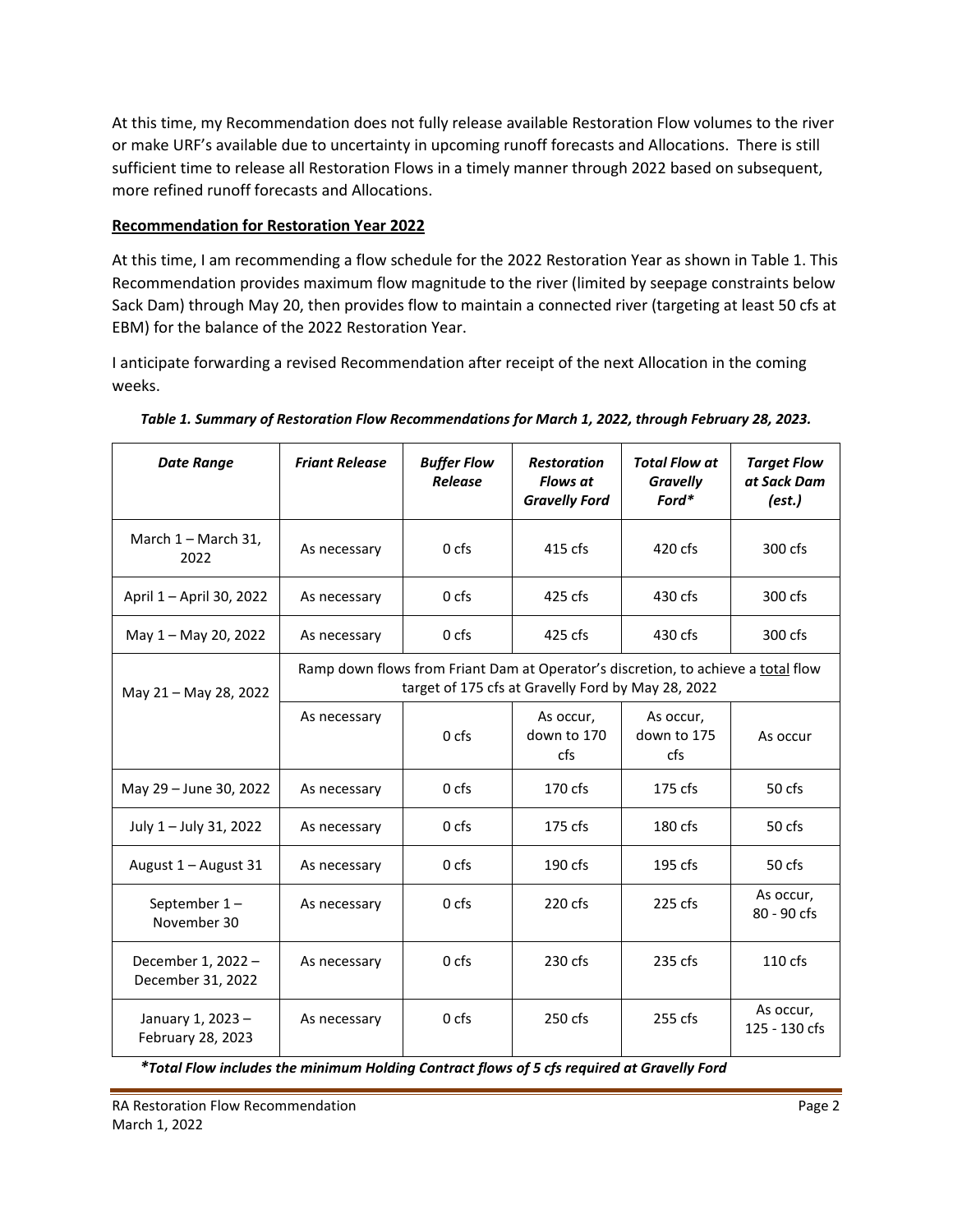Depending on actual seepage losses downstream of Gravelly Ford and future hydrologic and runoff conditions, this Recommendation will likely produce URF's. However, given the early season uncertainty as to forecast and allocation, and the fact that URF pricing will not be finalized until the March 2022 Allocation, *no URF's are released for exchange or sale at this time*.

## **Additional Consultation**

I will continue to coordinate with the TAC, Program Office, and Implementing Agencies to monitor hydrologic conditions, fish population conditions, uncontrolled season releases, operational conditions, and other factors, and will update the Restoration Flow Recommendation as conditions change.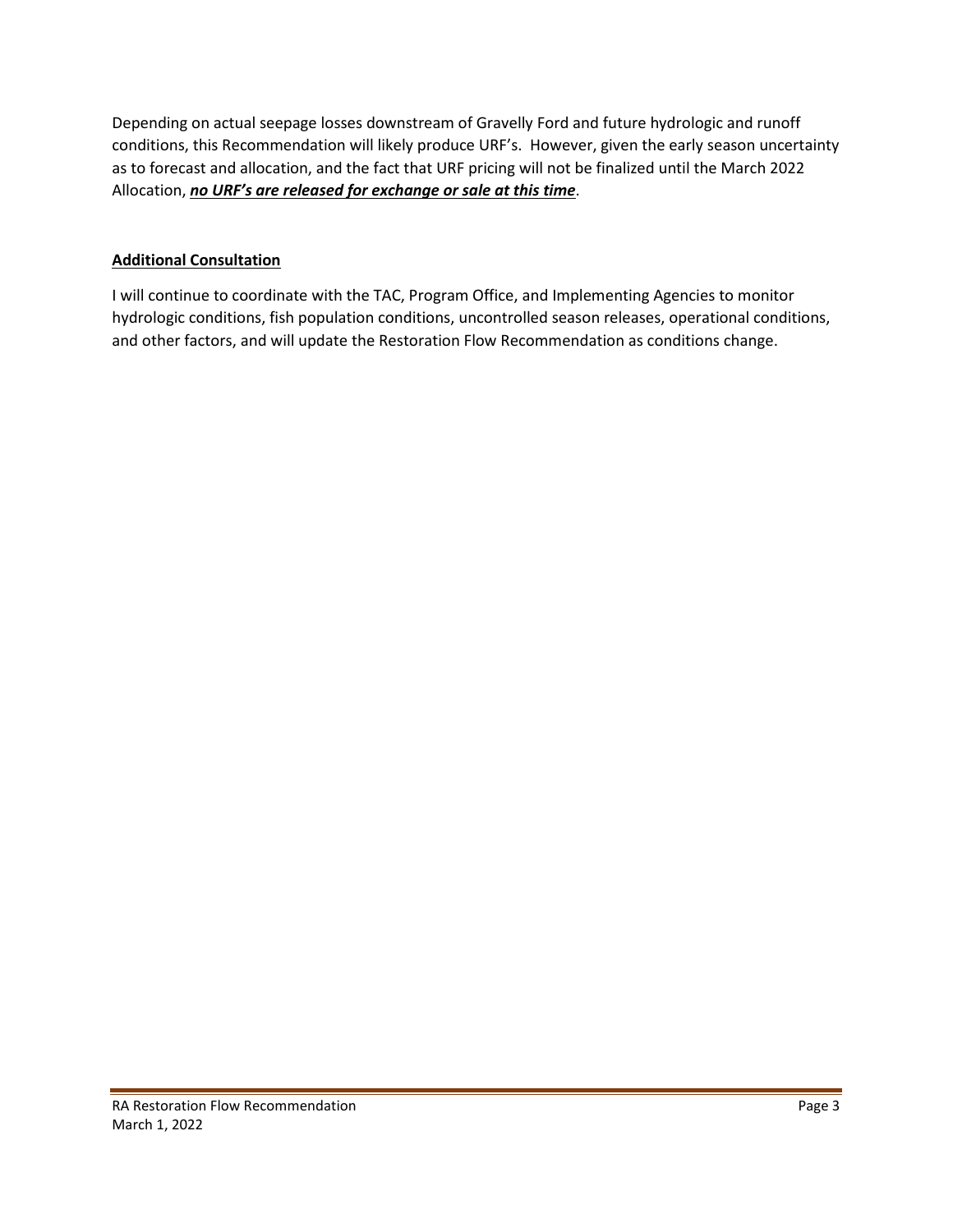